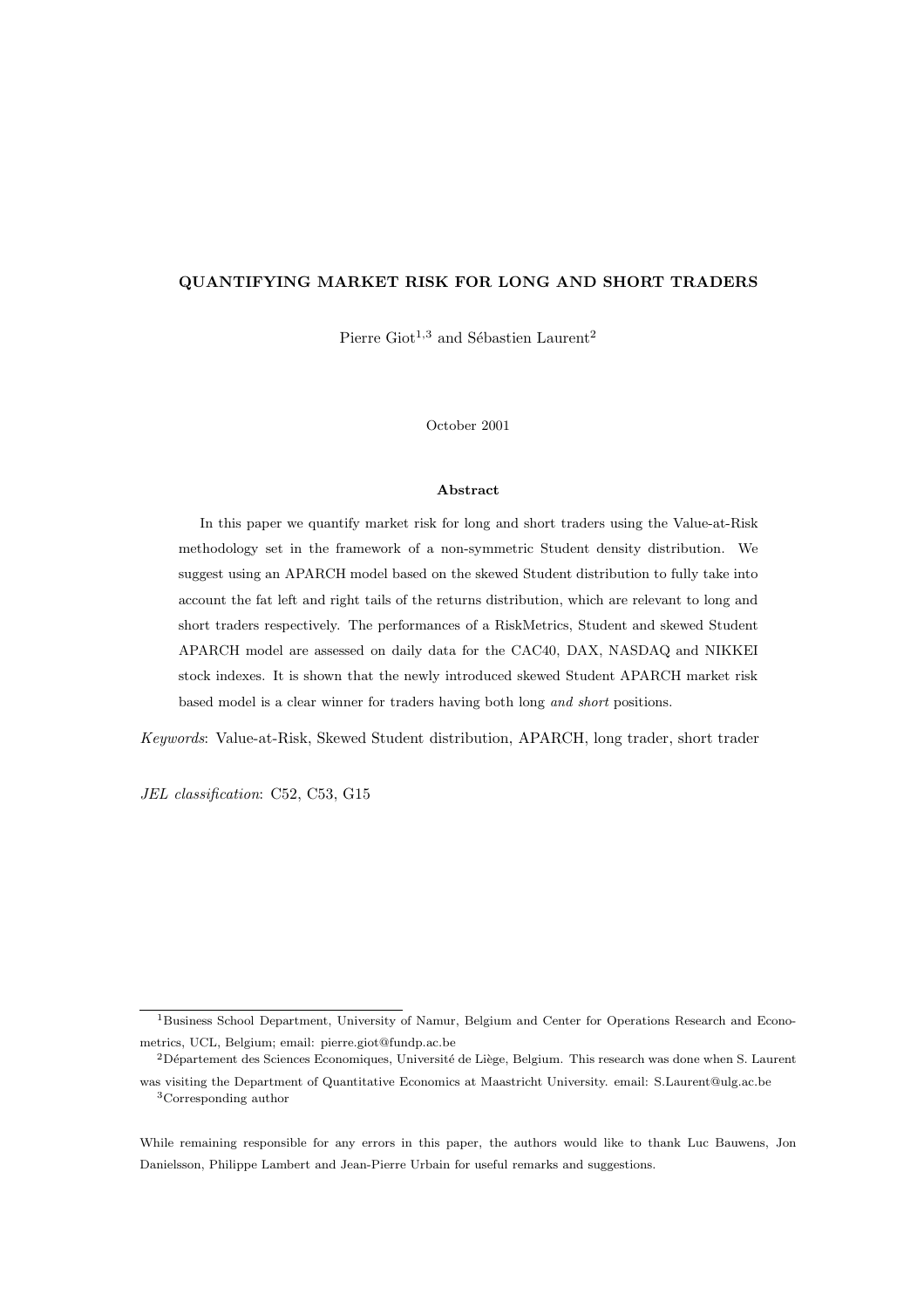# 1 Introduction

In recent years, the tremendous growth of trading activity and the well-publicized trading loss of well known financial institutions (see Jorion, 2000, for a brief history of these events) has led financial regulators and supervisory committee of banks to favor quantitative techniques which appraise the possible loss that these institutions can incur. To quantify market risk, Value-at-Risk has become one of the most sought-after techniques as it provides a simple answer to the following question: with a given probability (say  $\alpha$ ), what is my predicted financial loss over a given time horizon? The answer is the VaR at level  $\alpha$ , which gives an amount in the currency of the traded assets (in dollar terms for example) and is thus easily understandable. In practice, the time horizon is usually one day (if a daily evaluation of profit and losses is required) or 10 days. Furthermore the VaR level is directly related to the amount of capital that the bank needs to put aside to cushion possible losses (see Jorion, 2000, for a discussion of the Basel Capital Accord). In practive, it turns out that the VaR has a simple statistical definition: the VaR at level  $\alpha$  for a sample of returns is defined as the corresponding empirical quantile at  $\alpha$ %. In other words, with probability  $1 - \alpha$ , the losses will be smaller than the dollar amount given by the VaR.

Most models in the literature focus on the computation of the VaR for negative returns (see van den Goorbergh and Vlaar, 1999 or Jorion, 2000). Indeed, it is assumed that traders or portfolio managers have long trading positions, i.e. they bought the traded asset and are concerned when the price of the asset falls. In this paper we focus on modelling VaR for portfolios defined on long and short trading positions. Thus we model VaR for traders having either bought the asset (long position) or short-sold it (short position).<sup>1</sup> In the first case, the risk comes from a drop in the price of the asset, while the trader loses money when the price increases in the second case (because he would have to buy back the asset at a higher price than the one he got when he sold it). Correspondingly, one focuses in the first case on the left side of the distribution of returns, and on the right side of the distribution in the second case.

Because the distribution of returns is often not symmetric (see Section 3), we show that 'usual' parametric VaR models of the RiskMetrics and ARCH class have a tough job in modelling correctly the left and right tails of the distribution of returns. This is also true for the so-called asymmetric GARCH models where the asymmetry refers to the relationship between the conditional variance and the lagged squared error term. To alleviate these problems, we introduce in this paper a skewed Student Asymmetric Power ARCH (APARCH) model (Ding, Granger, and Engle, 1993) to model the VaR for portfolios defined on long (long VaR) and short (short VaR) trading positions. We compare the performance of this new model with the ones of the RiskMetrics and

<sup>&</sup>lt;sup>1</sup>An asset is short-sold by a trader when it is first borrowed and subsequently sold on the market. By doing this, the trader hopes that the price will fall, so that he can then buy the asset at a lower price and give it back to the lender. See Sharpe, Alexander, and Bailey (1999) for general information on trading procedures.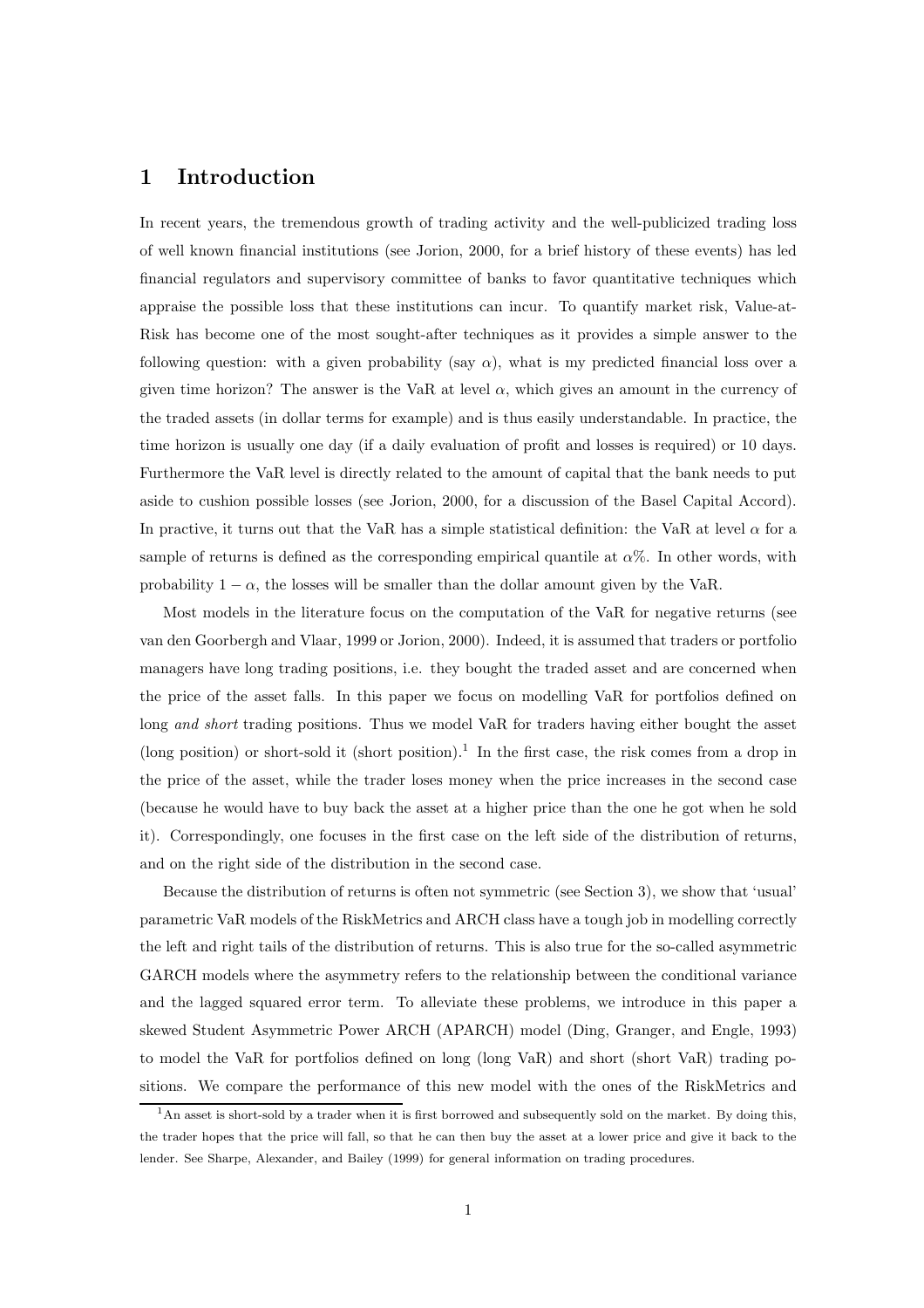Student APARCH models and show that the new model brings about considerable improvements in correctly forecasting one-day-ahead VaR for long and short trading positions on daily stock indexes (French CAC40, German DAX, US NASDAQ and Japanese NIKKEI data).

While we focus exclusively on parametric models, other approaches are possible, such as Danielsson and de Vries (2000) who combine an historical simulation method (i.e. non parametric technique) for the interior of the distribution of returns with a fitted distribution based on extreme value theory for the most extreme returns. In this setting, normal and extreme events are thus modelled using two different methods. With the skewed Student APARCH model we aim to model left and right tail VaRs with a single parametric method for a wide range of values for  $\alpha$ . As indicated in Christoffersen and Diebold (2000), volatility forecastability (such as featured by ARCH class models) decays quickly with the time horizon of the forecasts. An immediate consequence is that volatility forecastability is relevant for short time horizons (such as daily trading), but not for long time horizons on which portfolio managers usually focus. In this paper, we are consistent with these characteristics of volatility forecastability as we focus on daily returns and analyze VaR performance for daily trading portfolios made up of long and short positions.

The rest of the paper is organized in the following way. In Section 2, we describe the symmetric and asymmetric VaR models. These models are applied to daily stock indexes data in Section 3 where we assess their performances in quantifying the market risk for long and short traders.

# 2 VaR models for long and short traders

In this section we present parametric VaR models of the ARCH class. ARCH class models were first introduced by Engle (1982) with the ARCH model. Since then, numerous extensions have been put forward, see Engle (1995), Bera and Higgins (1993) or Palm (1996), but they all share the same goal, i.e. modelling the conditional variance as a function of past (squared) returns and associated characteristics. Because quantiles are direct functions of the variance in parametric models, ARCH class models immediately translate into conditional VaR models. As mentioned in the introduction, these conditional VaR models are important for characterizing short term risk for intradaily or daily trading positions. In the first sub-section we characterize the symmetric (RiskMetrics and Student APARCH) and asymmetric (skewed Student APARCH) volatility models, while we detail corresponding VaR results for negative and positive returns in the second sub-section. We stress that, by symmetric and asymmetric models, we mean a possible asymmetry in the distribution of the error term (i.e. whether it is skewed or not), and not the asymmetry in the relationship between the conditional variance and the lagged squared innovations (the APARCH model features this kind of 'conditional' asymmetry whatever the chosen error term).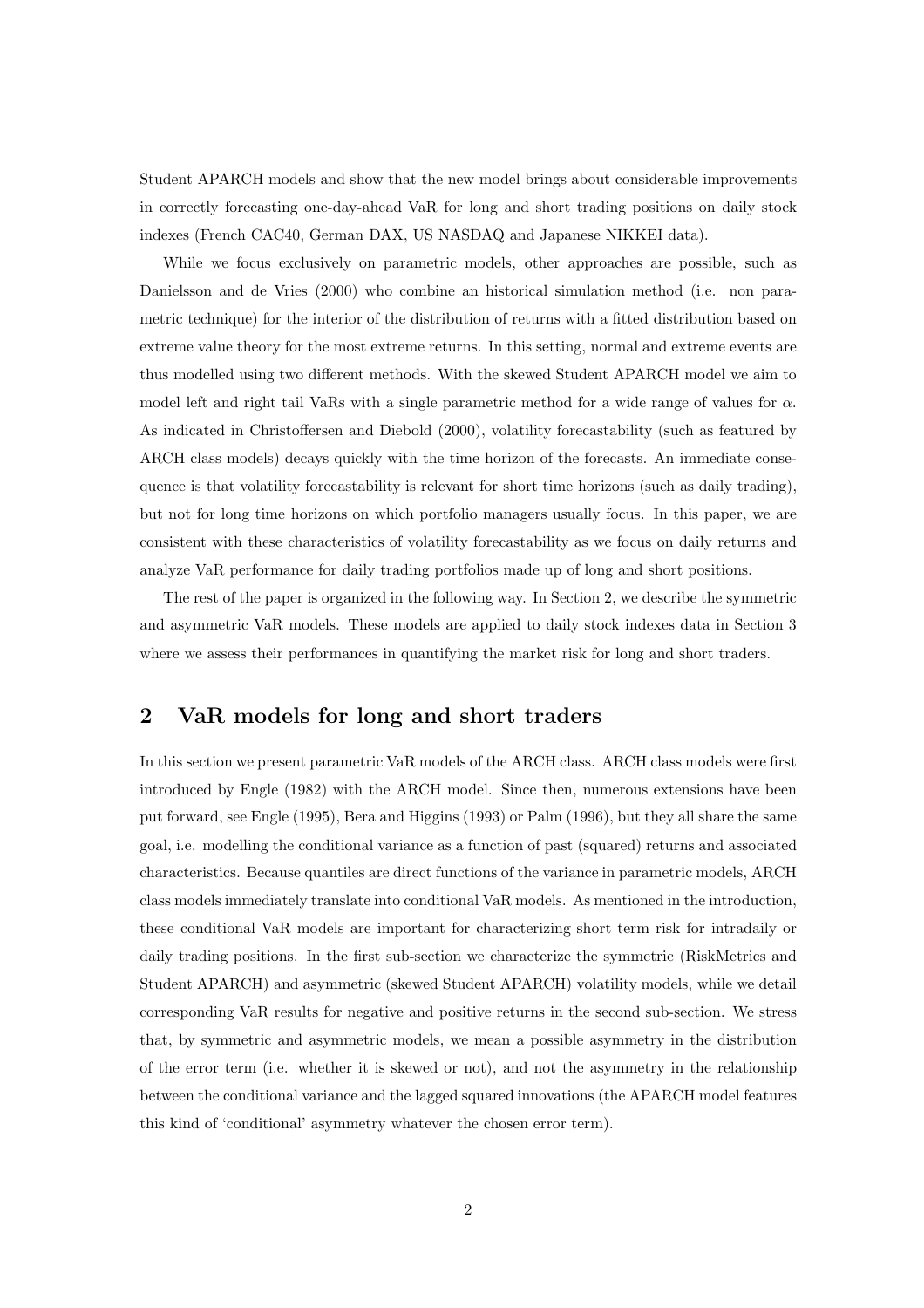## 2.1 Symmetric and asymmetric volatility models

To characterize the models, we consider a collection of daily returns,  $r_t$ , with  $t = 1...T$ . Because daily returns are known to exhibit some serial autocorrelation<sup>2</sup>, we fit an  $AR(p)$  structure on the  $r_t$  series for all specifications:

$$
r_t = \rho_0 + \rho_1 r_{t-1} + \ldots + \rho_p r_{t-p} + e_t \tag{1}
$$

We now consider several specifications for the the conditional variance of  $e_t$ .

### 2.1.1 RiskMetrics

In its most simple form, it can be shown that the basic RiskMetrics model is equivalent to a normal IGARCH model where the autoregressive parameter is set at a prespecified value  $\lambda$  and the coefficient of  $e_{i-1}^2$  is equal to  $1 - \lambda$ . In the RiskMetrics specification,  $\lambda = 0.94$  and we then have:

$$
e_t = \epsilon_t h_t \tag{2}
$$

where  $\epsilon_t$  is IID  $N(0, 1)$  and  $h_t^2$  is defined as:

$$
h_t^2 = (1 - \lambda)e_{t-1}^2 + \lambda h_{t-1}^2 \tag{3}
$$

#### 2.1.2 Student APARCH

The APARCH(1,1) model (Ding, Granger, and Engle, 1993) is an extension of the GARCH(1,1) model of Bollerslev (1986) and specifies the conditional variance as

$$
h_t^{\delta} = \omega + \alpha_1 (|e_{t-1}| - \alpha_n e_{t-1})^{\delta} + \beta_1 h_{t-1}^{\delta}
$$
 (4)

where  $\omega, \alpha_1, \alpha_n, \beta_1$  and  $\delta$  are parameters to be estimated.  $\delta$  ( $\delta > 0$ ) plays the role of a Box-Cox transformation of  $h_t$ , while  $\alpha_n$  (-1 <  $\alpha_n$  < 1), reflects the so-called leverage effect. A positive (resp. negative) value of  $\alpha_n$  means that past negative (resp. positive) shocks have a deeper impact on current conditional volatility than past positive shocks (see Black, 1976; French, Schwert, and Stambaugh, 1987; Pagan and Schwert, 1990). Because the distribution of financial returns usually feature 'fat tails' (see Bauwens and Giot, 2001), we work with the Student APARCH (or t APARCH) where  $e_t = \epsilon_t h_t$  and  $\epsilon_t$  is IID  $t(0, 1, \nu)$ ;  $h_t$  is defined as in (4).

<sup>2</sup>The serial autocorrelation found in daily returns is not necessarily at odds with the efficient market hypothesis. See Campbell, Lo, and MacKinlay (1997) for a detailed discussion.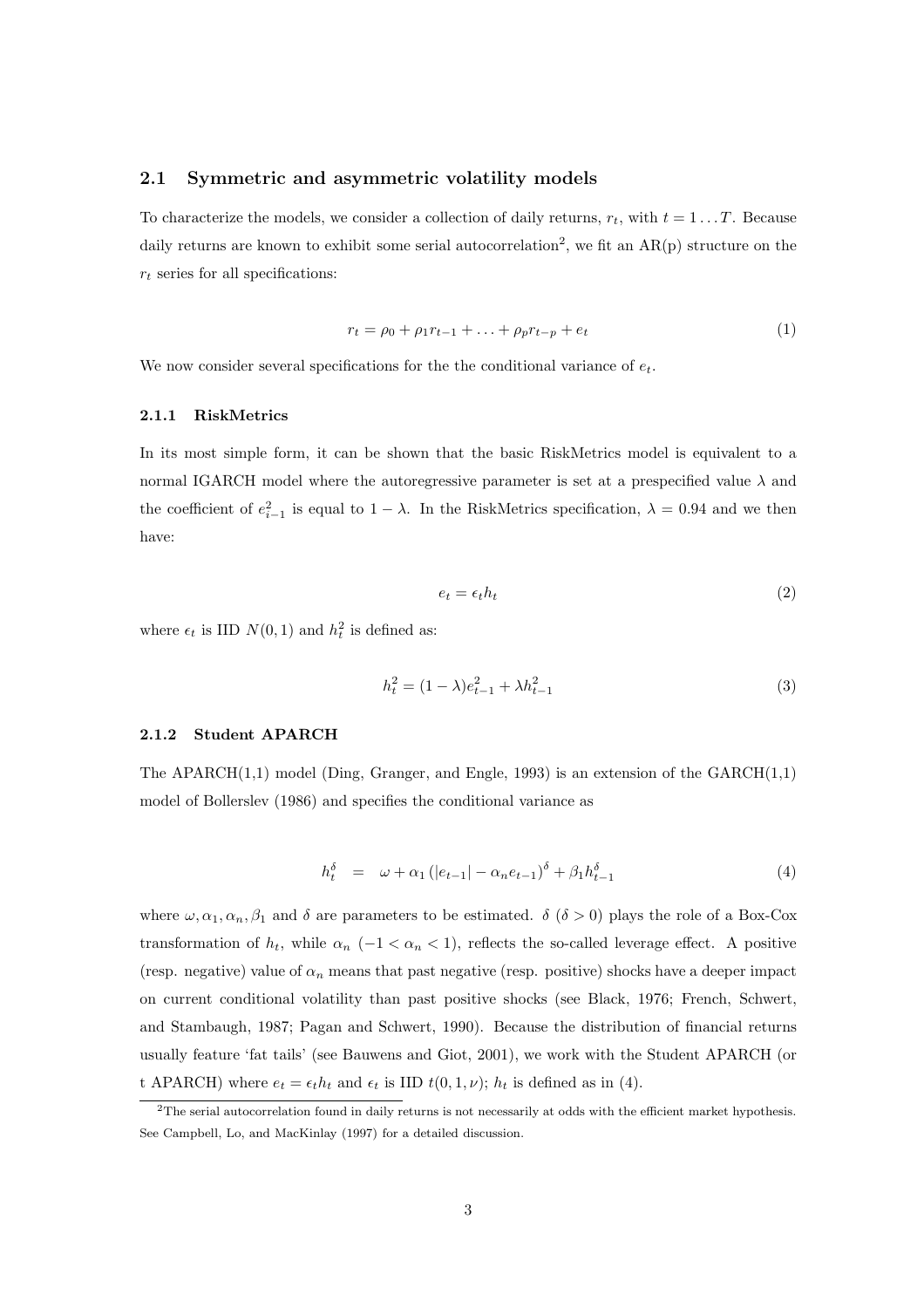#### 2.1.3 Skewed Student APARCH

According to Lambert and Laurent (2001) who express the skewed Student density in terms of the mean and the variance<sup>3</sup>, the innovation process  $\varepsilon$  is said to be (standardized) skewed Student distributed if:

$$
f(\epsilon|\xi, v) = \begin{cases} \frac{2}{\xi + \frac{1}{\xi}} sg\left[\xi\left(s\epsilon + m\right)|v\right] & \text{if } \epsilon < -\frac{m}{s} \\ \frac{2}{\xi + \frac{1}{\xi}} sg\left[\left(s\epsilon + m\right)/\xi|v\right] & \text{if } \epsilon \ge -\frac{m}{s} \end{cases} \tag{5}
$$

where  $g(.|v)$  is the symmetric (unit variance) Student density and  $\xi$  is the asymmetry coefficient;<sup>4</sup>  $m$  and  $s<sup>2</sup>$  are respectively the mean and the variance of the non-standardized skewed Student. See Giot and Laurent (2001) for full analytical results and expressions for the quantile functions  $st^*_{\alpha,\nu,\xi}$  of this student density. The conditional variance is modelled as in (4).

### 2.2 Quantifying market risk for long and short traders

Because the goal of our paper is to check the performance of the models on both the long and short sides of daily trading, we are particularly interested in comparing the Student APARCH model with the skewed Student APARCH model regarding their performance in forecasting one day ahead long and short VaR. As indicated in the introduction, the long side of the daily VaR is defined as the VaR level for traders having long positions in the relevant equity index: this is the 'usual' VaR where traders incur losses when negative returns are observed. Correspondingly, the short side of the daily VaR is the VaR level for traders having short positions, i.e. traders who incur losses when stock prices increase. How good a model is at predicting long VaR is thus related to its ability to model large negative returns, while its performance regarding the short side of the VaR is based on its ability to model large positive returns.

For the RiskMetrics model, the one-step-ahead VaR as computed in  $t-1$  for long trading positions is given by  $z_{\alpha}h_t$ , for short trading positions it is equal to  $z_{1-\alpha}h_t$ , with  $z_{\alpha}$  being the left quantile at  $\alpha$ % for the normal distribution and  $z_{1-\alpha}$  is the right quantile at  $\alpha$ %.<sup>5</sup> For the Student APARCH model, the VaR for long and short positions is given by  $t_{\alpha,v}h_t$  and  $t_{1-\alpha,v}h_t$ , with  $t_{\alpha,v}$  being the left quantile at  $\alpha\%$  for the Student distribution with  $v$  degrees of freedom and  $t_{1-\alpha,v}$  is the right quantile at  $\alpha\%$  for this same distribution. Because  $z_{\alpha} = -z_{1-\alpha}$  for the normal distribution and  $t_{\alpha,v} = -t_{1-\alpha,v}$  for the Student distribution, the forecasted long and short VaR will be equal in both cases. For the skewed Student APARCH model, the VaR for long and short

 $3$ See also Fernández and Steel (1998).

<sup>&</sup>lt;sup>4</sup>The asymmetry coefficient  $\xi > 0$  is defined such that the ratio of probability masses above and below the mean is  $\frac{\Pr(\epsilon \geq 0|\xi)}{\Pr(\epsilon < 0|\xi)} = \xi^2$ .

<sup>&</sup>lt;sup>5</sup>All VaR expressions are reported for the residuals  $e_t$ , which is equivalent to reporting the VaR centered around the expected return based on (1).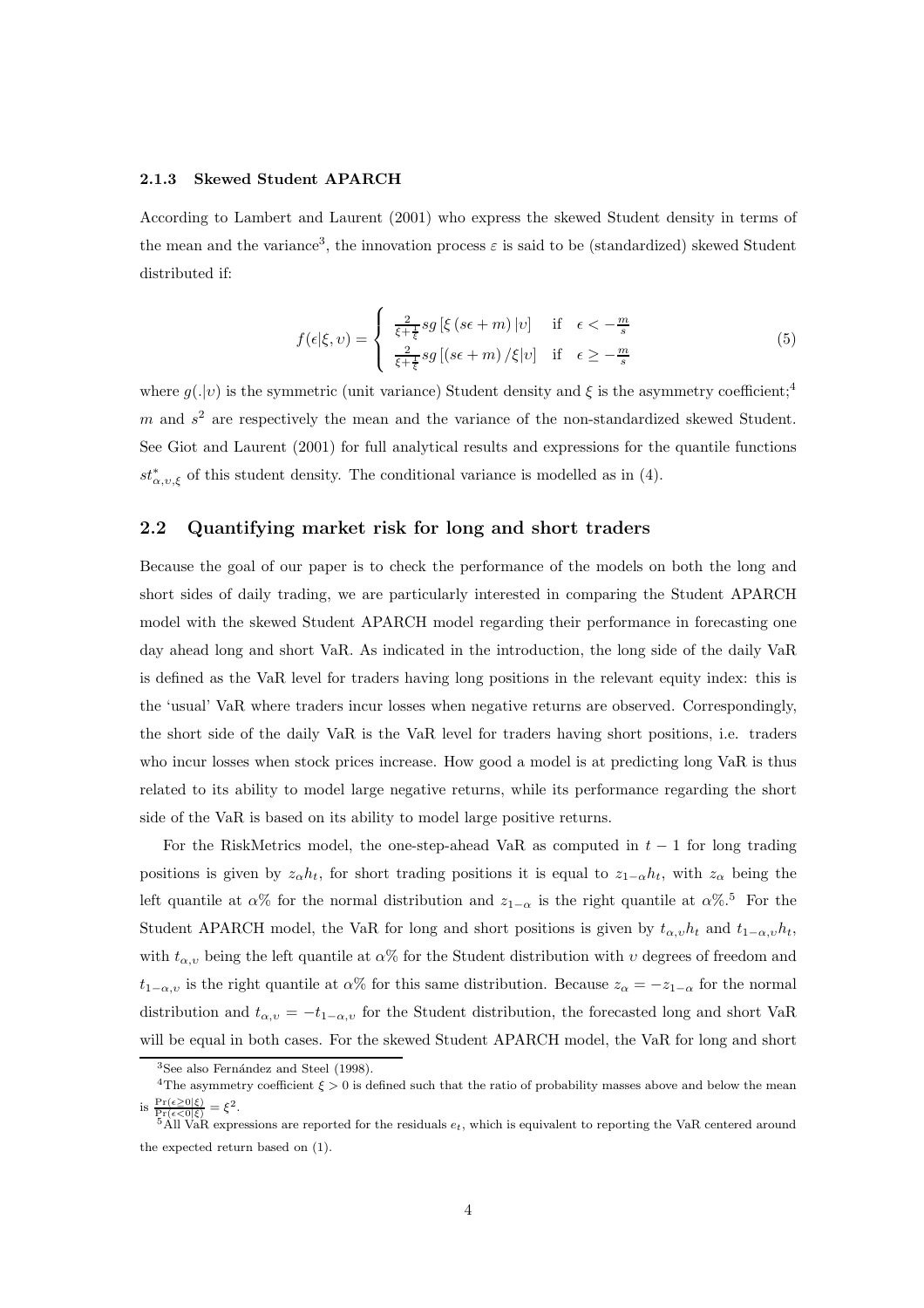positions is given by  $st_{\alpha,v,\xi}h_t$  and  $st_{1-\alpha,v,\xi}h_t$ , with  $st_{\alpha,v,\xi}$  being the left quantile at  $\alpha$ % for the skewed Student distribution with  $v$  degrees of freedom and asymmetry coefficient  $\xi$ ;  $st_{1-\alpha,v,\xi}$  is the corresponding right quantile. If  $log(\xi)$  is smaller than zero (or  $\xi < 1$ ),  $|st_{\alpha,\upsilon,\xi}| > |st_{1-\alpha,\upsilon,\xi}|$ and the VaR for long traders will be larger (for the same conditional variance) than the VaR for short traders. When  $log(\xi)$  is positive, we have the opposite result.

# 3 Empirical application

#### 3.1 Data

In this empirical application we consider daily data for a collection of 4 stock market indexes: the French CAC 40 stock index  $(CAC, 1/1/1990 - 21/12/2000)$ , the German DAX stock index (DAX, 26/11/1990 - 21/12/2000), the U.S. NASDAQ stock index (NASDAQ, 11/10/1984 - 21/12/2000) and the Japanese NIKKEI stock index (NIKKEI, 4/1/1984 - 21/12/2000), where the numbers in parentheses are the start and end dates for the sample at hand and the first symbol inside the parentheses designates the short notation for the index that will be used in the tables and comments below.

For all price series  $p_t$ , daily returns are defined as  $r_t = ln(p_t) - ln(p_{t-1})$ . Descriptive characteristics for the returns series are given in Table 1. While the time spans for the four stock indexes are different, the four returns series share similar statistical properties as far as third and fourth moments are concerned. More specifically, the returns series are negatively skewed and the large returns (either positive or negative) lead to a large degree of kurtosis. The Ljung-Box Q-statistics of order 10 on the squared series indicate a high serial correlation in the second moment.

Descriptive graphs (level of index, daily returns, density of the daily returns and QQ-plot against the normal distribution) for the DAX and NASDAQ stock indexes are given in Figures 1 and 2. Similar graphs for the other stock indexes are available in Giot and Laurent (2001). Volatility clustering is immediately apparent from the graphs of daily returns. The density graphs and the QQ-plot against the normal distribution show that all returns distributions exhibit fat tails. Moreover, the QQ-plots indicate that fat tails are not symmetric.

### 3.2 Estimating the models

Table 2 presents the results for the (approximate quasi-maximum likelihood) estimation of the skewed Student APARCH model on the CAC, DAX, NASDAQ and NIKKEI data. An AR(3) was found to be sufficient to correct the serial correlation in the conditional mean. All the computations have been done using GAUSS. The model is particularly successful in taking into account the heteroskedasticity exhibited by the data as the Ljung-Box Q-statistic computed on the squared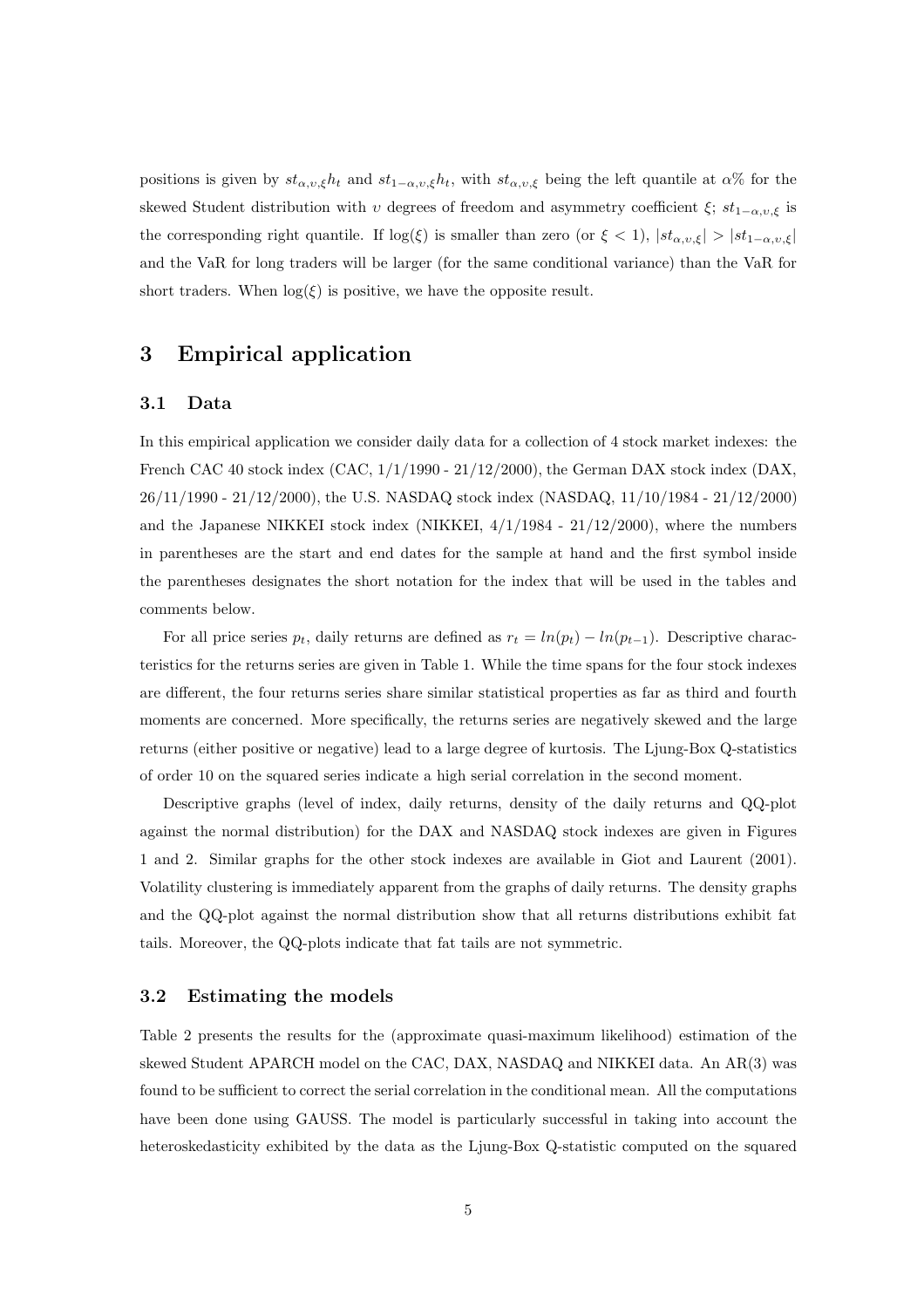standardized residuals is never significant. The four stock market indexes feature relatively similar volatility specifications: (a) the autoregressive effect in the volatility specification is strong as  $\beta_1$  is around 0.9, suggesting a strong memory effects; (b)  $\alpha_n$  is positive and significant for all datasets, indicating a leverage effect for negative returns in the *conditional* variance specification; (c)  $log(\xi)$  is negative and significant for all datasets, which implies that the *asymmetry in the* Student distribution is needed to fully model the distribution of returns. These results indicate the need for a model featuring a negative leverage effect (conditional asymmetry) for the conditional variance combined with an asymmetric distribution for the underlying error term (unconditional asymmetry). The skewed Student APARCH model delivers such specifications and we study in Section 3.3 if this model improves on symmetric GARCH models when the VaR for long and short returns is needed.

### 3.3 In-sample VaR computation

In this section, we use the estimation results of Section 3.2 and the expressions of Section 2.2 to compute the one-day-ahead VaR for all models. All models are tested with a VaR level  $\alpha$  which ranges from 5% to 0.25% and their performance is then assessed by computing the failure rate for the returns  $r_t$ . By definition, the failure rate is the number of times returns exceed (in absolute value) the forecasted VaR. If the VaR model is correctly specified, the failure rate should be equal to the prespecified VaR level. In our empirical application, we define a failure rate  $f_l$  for the long traders, which is equal to the percentage of negative returns smaller than one-step-ahead VaR for long positions. Correspondingly, we define  $f_s$  as the failure rate for short traders as the percentage of positive returns larger than the one-step-ahead VaR for short positions.

Because the computation of the empirical failure rate defines a sequence of yes/no observations, it is possible to test  $H_0: f = \alpha$  against  $H_1: f \neq \alpha$ , where f is the failure rate (estimated by  $\hat{f}$ , the empirical failure rate).<sup>6</sup> At the 5% level and if T yes/no observations are available, a confidence interval for  $\widehat{f}$  is given by  $\left[\widehat{f}-1.96\sqrt{\widehat{f}(1-\widehat{f})/T}, \widehat{f}+1.96\sqrt{\widehat{f}(1-\widehat{f})/T}\right]$ . In this paper these tests are successively applied to the failure rate  $f_l$  for long traders and then to  $f_s$ , the failure rate for short traders. In Table 3 we give summary results for the four stock indexes. These results indicate that:

- the VaR model based on the RiskMetrics method has a difficult job in modelling the market risk for large returns, with large positive returns being somewhat better handled than large negative returns;
- the symmetric Student APARCH model improves considerably on the performance of the Risk-

<sup>6</sup> In the literature on VaR models, this test is also called the Kupiec LR test, if the hypothesis is tested using a likelihood ratio test. See Kupiec (1995).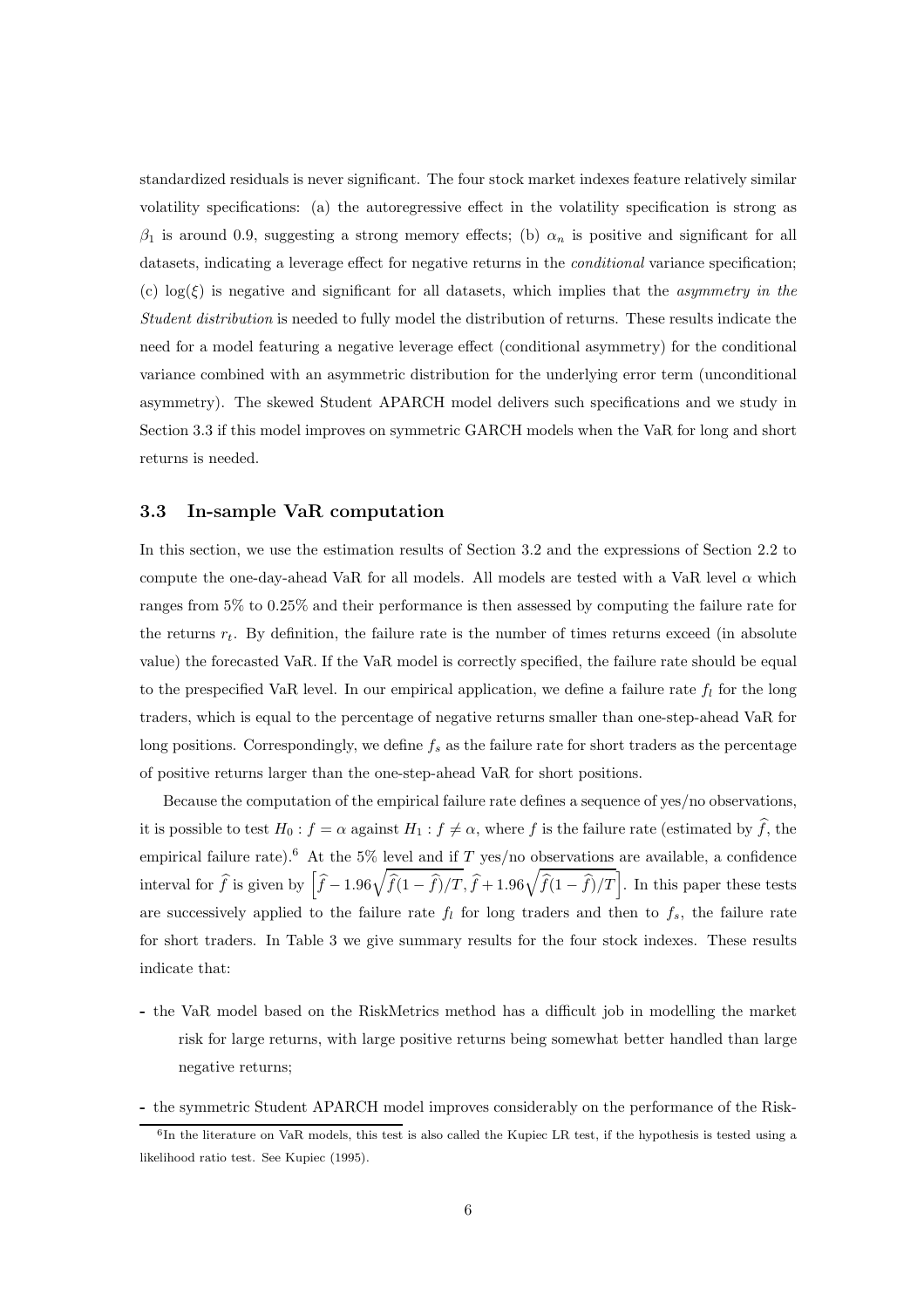Metrics model but its performance is still not satisfactory for large positive returns;

- the skewed Student APARCH model improves on all other specifications for both negative and positive returns, thus for the market risk relevant for long and short traders. As indicated in Table 3, the skewed Student APARCH model correctly models nearly all VaR levels for long and short positions.

### 3.4 Out-of-sample VaR computation

The testing methodology in the previous subsection is equivalent to back-testing the model on the estimation sample. Therefore it can be argued that this should be favorable to the tested model. In a 'real life situation', VaR models are used to deliver out-of-sample forecasts, where the model is estimated on the known returns (up to time  $t$  for example) and the VaR forecast is made for period  $[t+1, t+h]$ , where h is the time horizon of the forecasts. In this subsection we implement this testing procedure for the long and short VaR with  $h = 1$  day.

We use an iterative procedure where the skewed Student APARCH model is estimated to predict the one-day-ahead VaR. The first estimation sample is the complete sample for which the data is available less the last five years. The predicted one-day-ahead VaR (both for long and short positions) is then compared with the observed return and both results are recorded for later assessment using the statistical tests. At the second iteration, the estimation sample is augmented to include one more day, the model is re-estimated and the VaRs are forecasted and recorded. We iterate the procedure until all days (less the last one) have been included in the estimation sample. Corresponding failure rates are then computed by comparing the long and short forecasted  $VaR_{t+1}$  with the observed return  $e_{t+1}$  for all days in the five years period. We use the same statistical tests as in the subsection dealing with the in-sample VaR. Empirical results for the four stock indexes are given in the bottom rows of Table 3. Broadly speaking, these results are quite similar (although not as good) to those obtained for the in-sample testing procedure as the skewed Student APARCH model performs well for out-of-sample VaR prediction. Further results are available in Giot and Laurent (2001).

# 4 Conclusion

Over short-term time horizons, conditional VaR models are usually found to be good candidates for quantifying possible trading losses. In this paper, we extended this analysis by introducing a VaR model that could take into account losses arising from long and short trading positions. Because of the nature of long and short trading, this translates into bringing forward a statistical model that correctly models the left and right tails of the distribution of returns. The proposed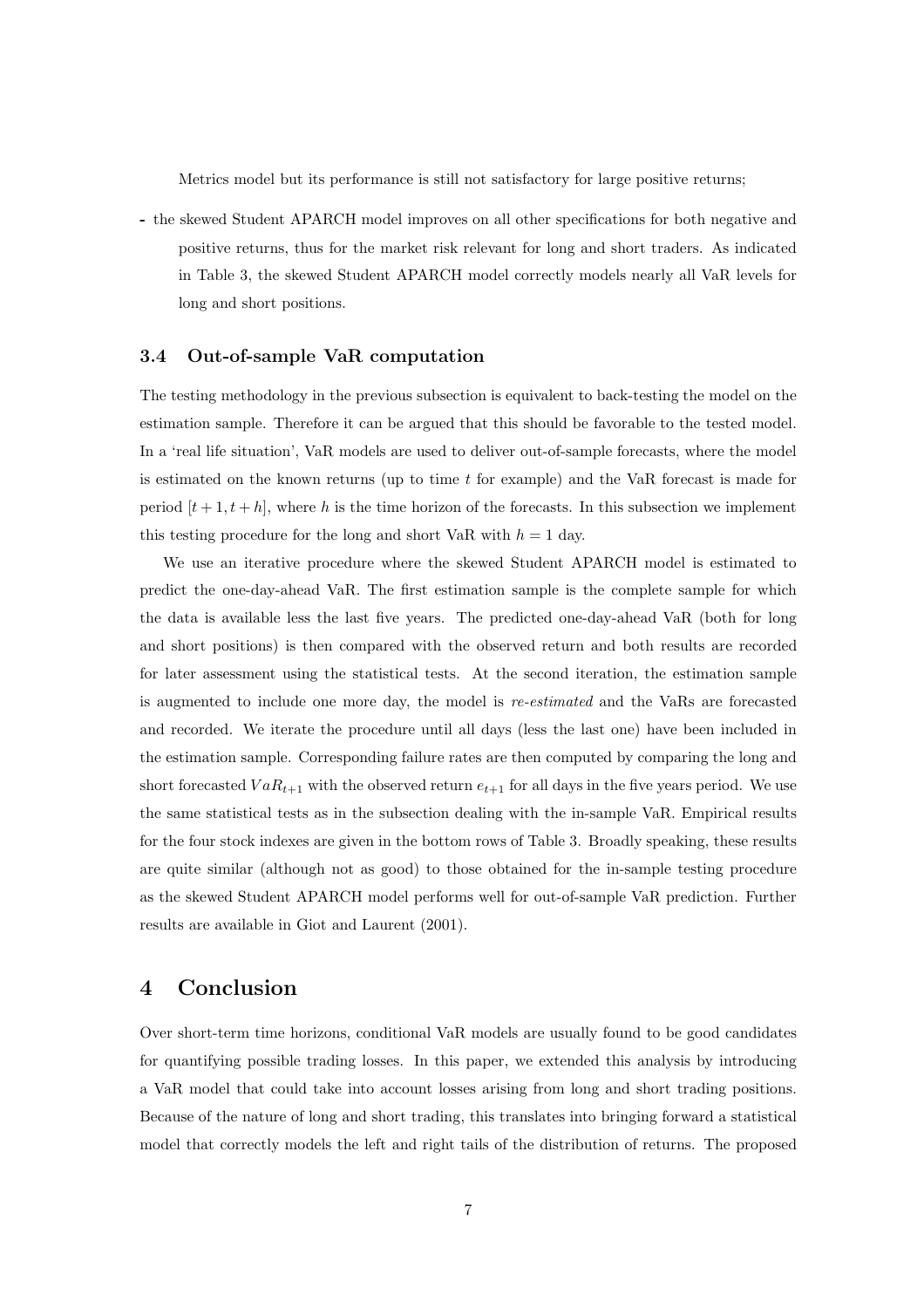model is the skewed Student APARCH model. As density distribution of returns are usually not symmetric, it is shown that models<sup>7</sup> that rely on symmetric distributions underperform with respect to the new model when the one-day-ahead VaR is to be forecasted. All models were applied to daily data for four stock indexes (CAC40, DAX, NASDAQ and NIKKEI), with an out-of-sample testing procedure confirming the results of the in-sample backtesting method: in all cases the skewed Student APARCH model succeeded in modelling adequately the VaR for long and short traders. Extended results, comments and suggestions for further work are available in Giot and Laurent (2001).

# References

- Bauwens, L., and P. Giot (2001): Econometric modelling of stock market intraday activity. Kluwer Academic Publishers.
- Bera, A., and M. Higgins (1993): "ARCH models: properties, estimation and testing," Journal of Economic Surveys.
- BLACK, F. (1976): "Studies of Stock Market Volatility Changes," Proceedings of the American Statistical Association, Business and Economic Statistics Section, pp. 177–181.
- Bollerslev, T. (1986): "Generalized autoregressive condtional heteroskedasticity," Journal of Econometrics, 31, 307–327.
- Campbell, J., A. Lo, and A. MacKinlay (1997): The Econometrics of Financial Markets. Princeton University Press, Princeton.
- CHRISTOFFERSEN, P., AND F. DIEBOLD (2000): "How relevant is volatility forecasting for financial risk management?," Review of Economics and Statistics, 82, 1–11.
- DANIELSSON, J., AND C. DE VRIES (2000): "Value-at-Risk and extreme returns," Annales d'Economie et Statistique, 3, 73–85.
- Ding, Z., C. W. J. Granger, and R. F. Engle (1993): "A Long Memory Property of Stock Market Returns and a New Model," Journal of Empirical Finance, 1, 83–106.
- Engle, R. (1982): "Autoregressive conditional heteroscedasticity with estimates of the variance of United Kingdom inflation," Econometrica, 50, 987–1007.
	- (1995): ARCH selected readings. Oxford University Press, Oxford.

<sup>7</sup>We considered two symmetric volatility models: the RiskMetrics and Student APARCH models.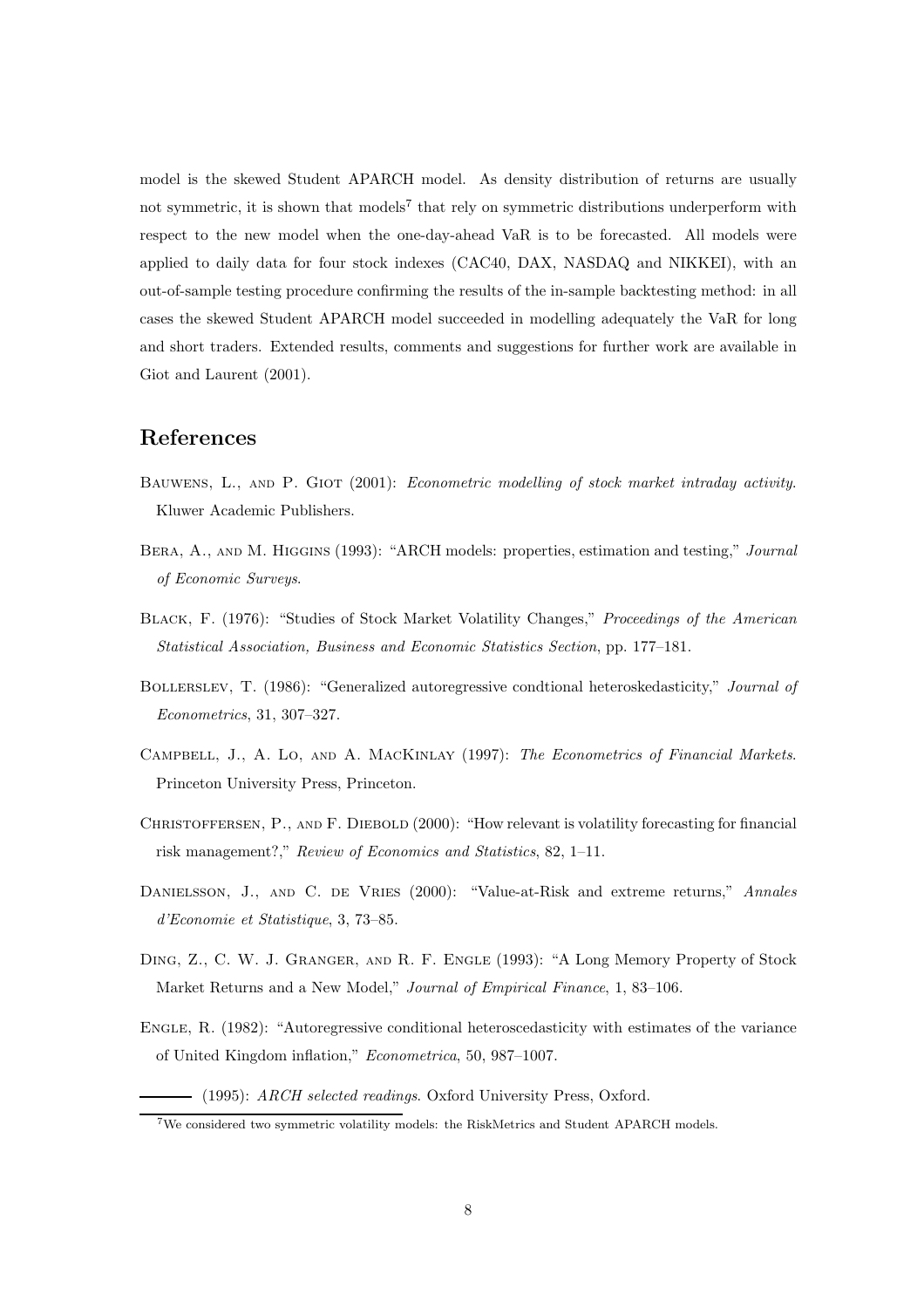- FERNÁNDEZ, C., AND M. STEEL (1998): "On Bayesian modelling of fat tails and skewness," Journal of the American Statistical Association, 93, 359–371.
- French, K., G. Schwert, and R. Stambaugh (1987): "Expected Stock Returns and Volatility," Journal of Financial Economics, 19, 3–29.
- Giot, P., and S. Laurent (2001): "Value-at-Risk for long and short trading positions," CORE DP 2001/22, Maastricht University METEOR RM/01/005.
- Jorion, P. (2000): Value-at-Risk. McGraw-Hill.
- Kupiec, P. (1995): "Techniques for verifying the accuracy of risk measurement models," Journal of Derivatives, 2, 173–84.
- Lambert, P., and S. Laurent (2001): "Modelling Financial Time Series Using GARCH-Type Models and a Skewed Student Density," Mimeo, Université de Liège.
- PAGAN, A., AND G. SCHWERT (1990): "Alternative Models for Conditional Stock Volatility," Journal of Econometrics, 45, 267–290.
- PALM, F. (1996): "GARCH Models of Volatility," in Maddala, G.S., Rao, C.R., Handbook of Statistics, pp. 209–240.
- Sharpe, W., G. Alexander, and J. Bailey (1999): Investments. Prentice-Hall.
- van den Goorbergh, R., and P. Vlaar (1999): "Value-at-Risk analysis of stock returns. Historical simulation, tail index estimation?," De Nederlandse Bank-Staff Report, 40.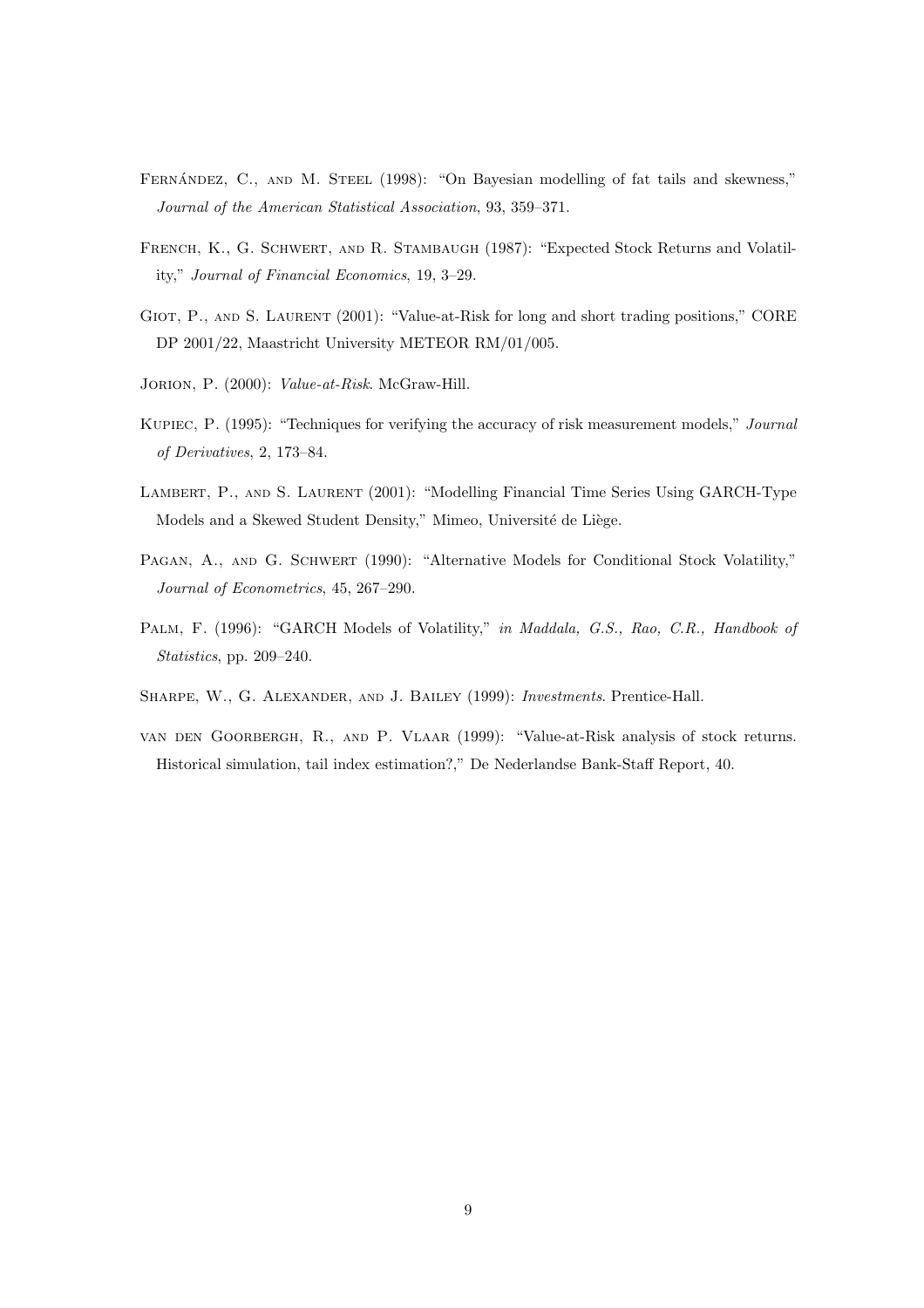|                 | CAC     | DAX     | <b>NASDAQ</b> | NIKKEI   |
|-----------------|---------|---------|---------------|----------|
| Annual mean     | 10.66   | 14.53   | 13.90         | 1.79     |
| Annual s.d.     | 19.87   | 19.67   | 20.03         | 21.38    |
| Skewness        | $-0.16$ | $-0.39$ | $-0.74$       | $-0.14$  |
| Excess Kurtosis | 2.09    | 4.15    | 11.25         | 10.15    |
| Minimum         | $-7.57$ | $-9.87$ | $-12.04$      | $-16.14$ |
| Maximum         | 6.83    | 7.29    | 9.96          | 12.43    |
| (10)            | 444.8   | 428.7   | 3269.8        | 635.1    |

Table 1: Descriptive statistics

Descriptive statistics for the daily returns of the corresponding stock index expressed in %. All values are computed using PcGive.  $Q^2(10)$  is the Ljung-Box Q-statistic of order 10 on the squared series.

|             | CAC             | DAX             | <b>NASDAQ</b>   | NIKKEI          |
|-------------|-----------------|-----------------|-----------------|-----------------|
| $\omega$    | 0.032(0.013)    | 0.013(0.006)    | 0.016(0.006)    | 0.024(0.005)    |
| $\alpha_1$  | 0.056(0.011)    | 0.081(0.012)    | 0.128(0.022)    | 0.105(0.012)    |
| $\alpha_n$  | 0.501(0.126)    | 0.248(0.083)    | 0.291(0.063)    | 0.493(0.079)    |
| $\beta_1$   | 0.915(0.017)    | 0.926(0.012)    | 0.887(0.023)    | 0.897(0.012)    |
| $\upsilon$  | 11.325(2.793)   | 7.808(1.441)    | 6.737(0.708)    | 6.519(0.703)    |
| $\log(\xi)$ | $-0.067(0.029)$ | $-0.073(0.029)$ | $-0.185(0.023)$ | $-0.054(0.023)$ |
| $\delta$    | 1.378(0.207)    | 1.133(0.132)    | 1.122(0.178)    | 1.185(0.133)    |
| $Q^2(10)$   | 9.5             | 0.7             | 12.7            | 13.3            |

Table 2: Skewed Student APARCH

Estimation results for the volatility specification of the skewed Student APARCH model. Robust standard errors are reported in parenthesis.  $Q^2(10)$  is the Ljung-Box Q-statistic of order 10 computed on the squared standardized residuals.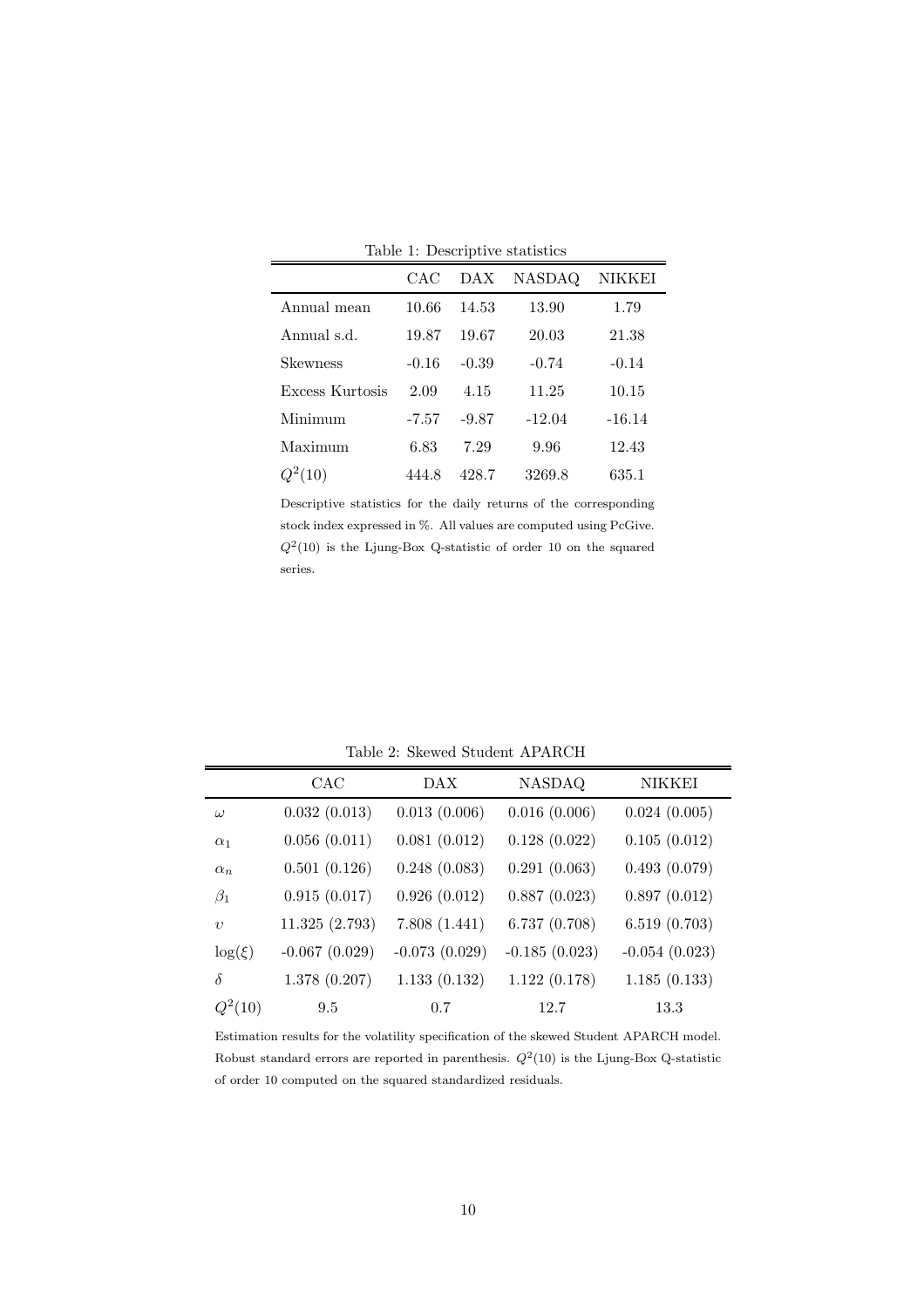| Table 3: VaR results for all indexes  |          |                |          |          |  |  |  |  |
|---------------------------------------|----------|----------------|----------|----------|--|--|--|--|
| VaR for long positions                |          |                |          |          |  |  |  |  |
|                                       | CAC      | DAX            | NASDAQ   | NIKKEI   |  |  |  |  |
| RiskMetrics (in-sample)               | $\theta$ | $\overline{0}$ | $\theta$ | $\theta$ |  |  |  |  |
| Student APARCH (in-sample)            | 100      | 100            | 40       | 100      |  |  |  |  |
| Skewed Student APARCH (in-sample)     |          | 100            | 100      | 80       |  |  |  |  |
| Skewed Student APARCH (out-of-sample) | 60       | 100            | 80       | 80       |  |  |  |  |
| VaR for short positions               |          |                |          |          |  |  |  |  |
|                                       | CAC      | DAX            | NASDAQ   | NIKKEI   |  |  |  |  |
| RiskMetrics (in-sample)               | 20       | 40             | 60       | 20       |  |  |  |  |
| Student APARCH (in-sample)            | 60       | 60             | $\theta$ | 60       |  |  |  |  |
| Skewed Student APARCH (in-sample)     | 100      | 80             | 100      | 100      |  |  |  |  |
| Skewed Student APARCH (out-of-sample) | 80       | 80             | 60       | 100      |  |  |  |  |

Number of times (out of 100) that the null hypothesis  $f_l = \alpha$  (i.e. failure rate for the long trading positions is equal to  $\alpha$ , top of the table) is not rejected and  $f_s = \alpha$  (i.e. failure rate for the short trading positions is equal to  $\alpha$ , bottom of the table) is not rejected for the combined five possible values of  $\alpha$ .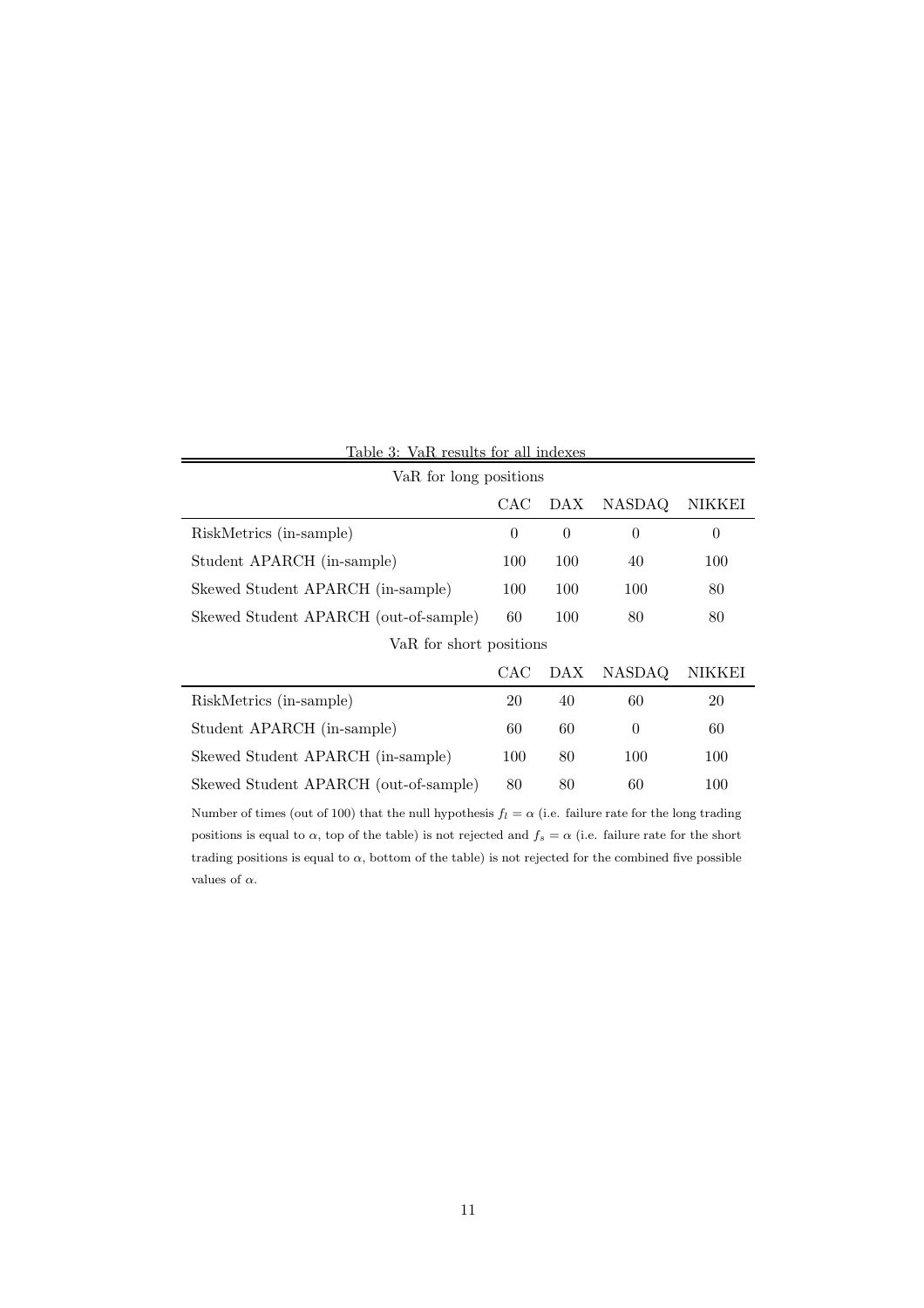

Figure 1: DAX stock index in level, daily returns, daily returns density and QQ-plot against the normal distribution. The time period is  $26/11/1990 - 21/12/2000$ .